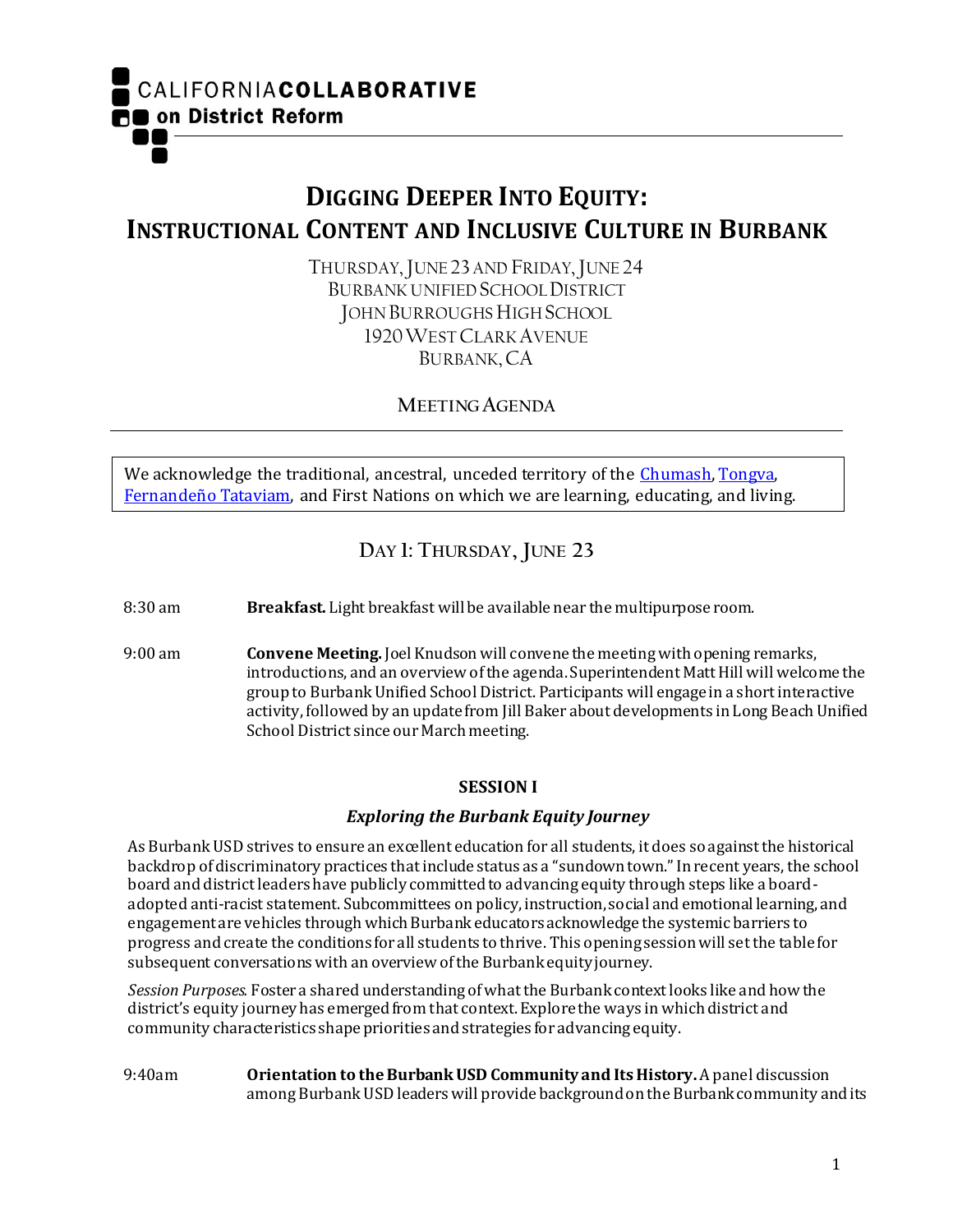history, while also describing the commitments and actions of district leaders to advance an equity agenda.

- 10:30am **Discussion about the Role of Context.** Having examined the ways in which Burbank's efforts to advance diversity, equity, and inclusion build from its history and the dynamics of the district and its community, participants will explore ways in which context shapes district priorities and decisions.
- 10:50am **Break.**

## **SESSION II**

### *Selecting Instructional Materials that Reflect a Commitment to Equity and Inclusion*

Required and supplemental reading lists for ELA classes often reflect longstanding traditions within public schools, but this reliance on tradition can limit student exposure to diverse perspectives while triggering damaging emotional responses among students due to racist language and biased points of view. In previous meetings, Burbank and other districts have shared steps they have taken to reflect on their reading lists and develop processes and policies to select materials that align with the district's anti-racist commitment and vision for instruction and student learning.

This session will extend previous Collaborative conversations by examining evolving district approaches while also exploring the community responses and political fallout that can result from controversial decisions.

*Session Purpose***.** Build deeper understanding of student experiences with instructional materials and how those shape district approaches to required and supplemental reading lists. Expose challenges and identify considerations for developing and implementing policies that seek to employ a new approach to selecting instructional materials.

11:00am **Stories from Burbank Students and Families and Responses of District Leaders.**  Burbank USD's decisions to revisit its required reading lists grew directly from concerns raised by students and their families about the distorted and sometimes harmful depictions of people of color presented primarily through the work of white authors. This session will begin with the personal accounts of students who describe the limitations of many traditional texts. These students will also reflect on the learning opportunities created through exposure to a wider range of authors and stories including different races, cultural backgrounds, and other life experiences.

12:15pm **Lunch.**

1:00pm **Discussion About PossiblePaths Forward.** Although districts have taken steps to revisit their policies and practices about reading lists, they still face the process of change management with educators, students, and families who may not understand or may have dissenting views about district decisions. Participants will break into small groups to consider strategies for building understanding and buy-in to new directions.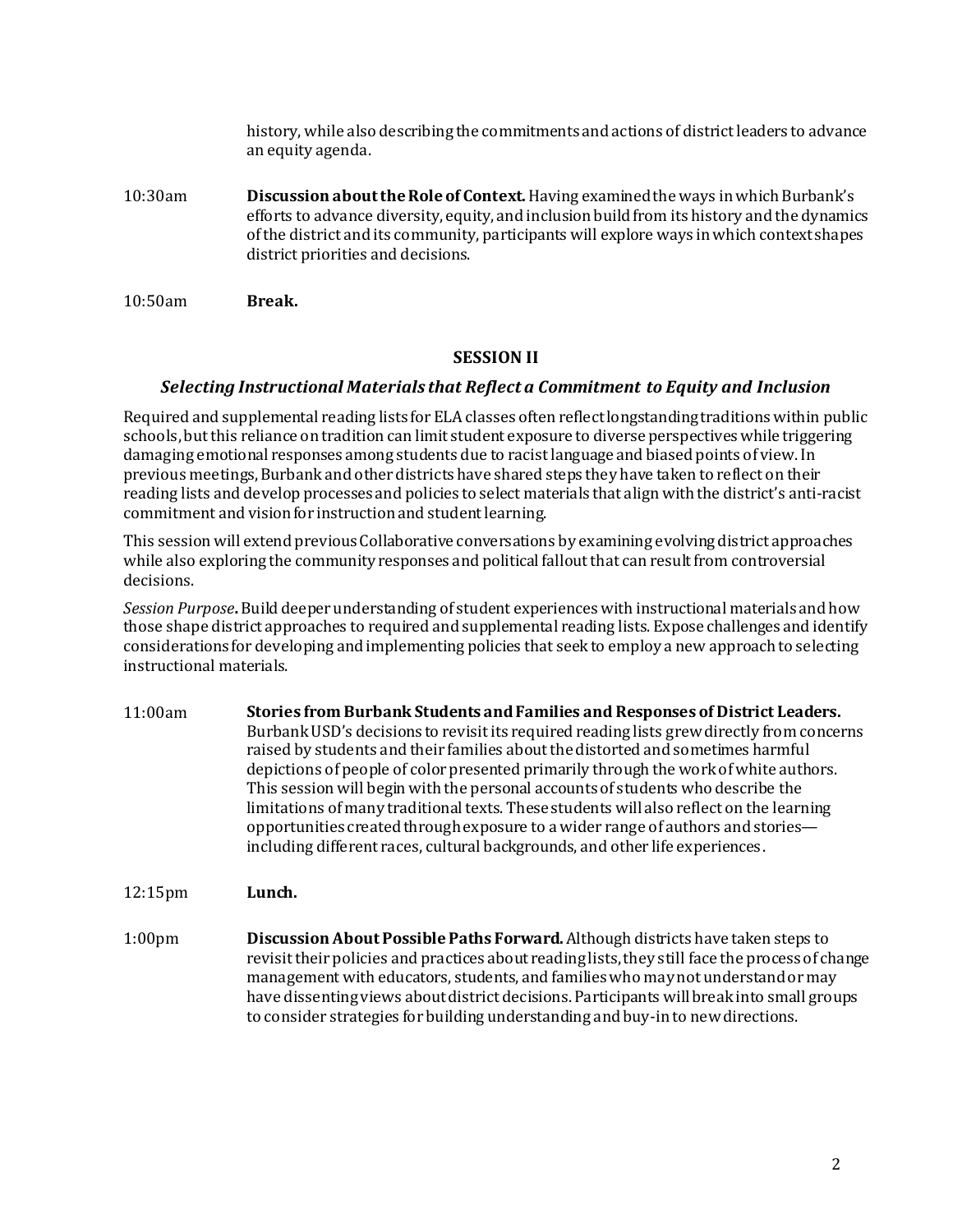## **SESSION III**

## *Addressing Hate Speech to Reduce Trauma, Foster Healing, and Promote Community Understanding*

Incidents of hate speech on school campuses and in the broader community inflict trauma on students and threaten to undermine an environment in which all members of the school community feel welcome and have opportunities to thrive. Guidelines around language usage invite complex discussions around student identity and agency, and the discussions about them can create space for learning and community building. Students in Burbank have played leadership roles in framing and advancing important conversations in this area. Meanwhile, district leaders are navigating the use of restorative practices to foster healing and understanding among by members of the school community. This session will actively incorporate student voice to consider the ways in which students and educators set expectations for and respond to violations of respectful and affirming language use and patterns of behavior.

*Session Purpose.*Understand student experiences with hate speech and recommendations for addressing it. Introduce, unpack, and explore considerations for fostering restorative practices and promoting understanding within school communities.

| 2:00 <sub>pm</sub> | Student Experiences with Hate Speech. The session will begin with perspectives from<br>students about the harmful language they have observed and experienced from peers<br>and adults in and out of school, as well as the responses to those incidents. Drawing on<br>these insights and examples from other districts, participants will consider approaches to<br>curb damaging behavior and foster more welcoming school environments. |
|--------------------|---------------------------------------------------------------------------------------------------------------------------------------------------------------------------------------------------------------------------------------------------------------------------------------------------------------------------------------------------------------------------------------------------------------------------------------------|
| 3:20 <sub>pm</sub> | Break.                                                                                                                                                                                                                                                                                                                                                                                                                                      |
| 3:35 <sub>pm</sub> | Restorative Practices as a Pathway to Understanding and Healing. The session will<br>explore the promises of restorative practices and key considerations for designing and<br>implementing those approaches within districts.                                                                                                                                                                                                              |
| $4:45$ pm          | Summary and Reflection on the Day's Discussion.                                                                                                                                                                                                                                                                                                                                                                                             |
| $5:00 \text{ pm}$  | <b>Adjourn for the Day.</b>                                                                                                                                                                                                                                                                                                                                                                                                                 |
| $6:00 \text{ pm}$  | Reception Followed by Dinner at Castaway.                                                                                                                                                                                                                                                                                                                                                                                                   |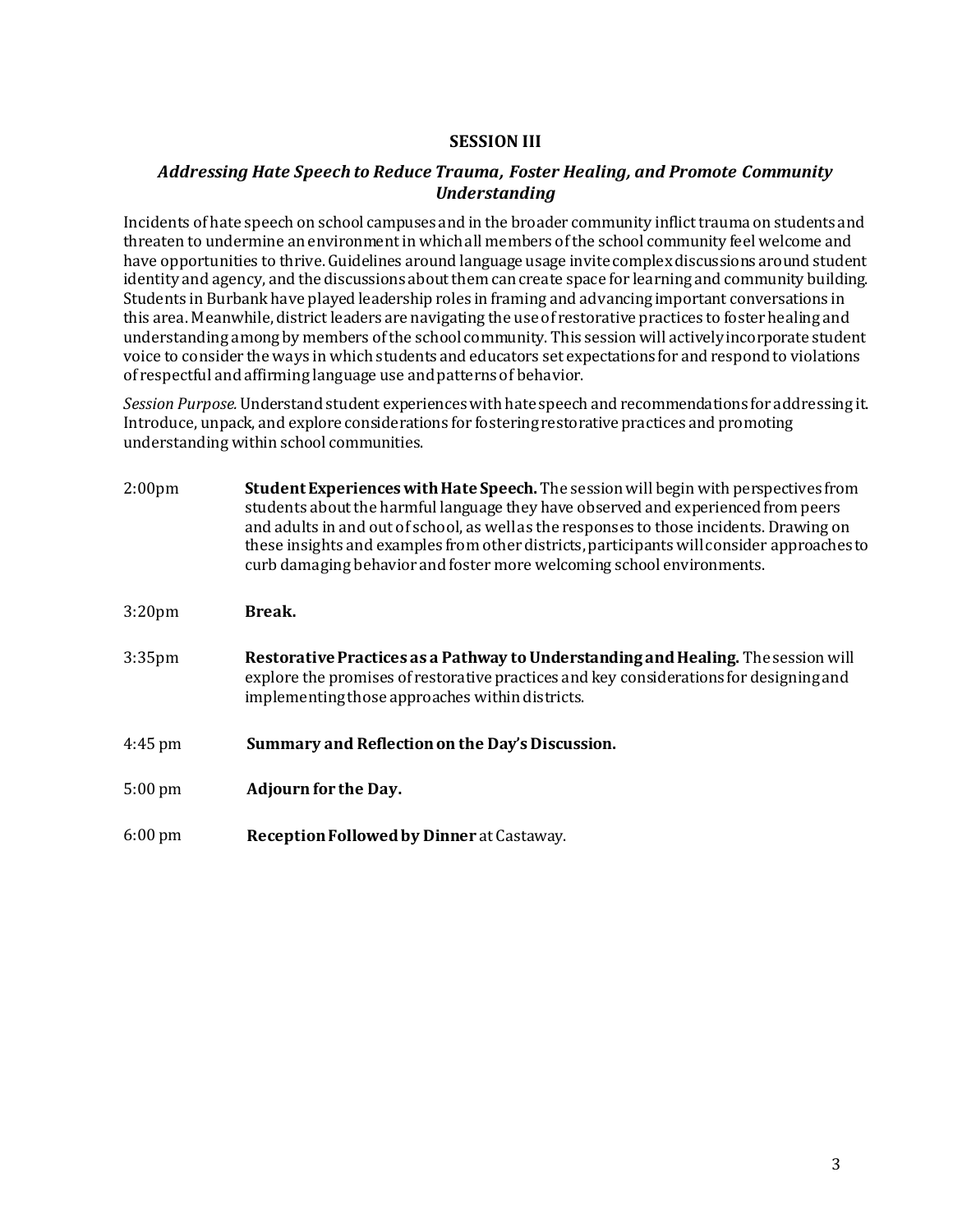## **DAY 2: FRIDAY,JUNE 24**

8:30 am **Breakfast.** Light breakfast will be available near the multipurpose room.

### **INTERLUDE**

#### *Reflecting on the Future Directions of the Collaborative*

9:00 am **Discussion.** Collaborative staff continue to engage in a process of reflection and strategic planning. Part of this reflection is geared to understand how the Collaborative best leverages its strengths to meet pressing needs in the current California K-12 education landscape. It also takes place during a period in which the Collaborative faces potential budget reductions. The Collaborative staff wish to engage participants in discussion about how best to leverage the Collaborative's strengths in the months and years ahead.

### **SESSION IV**

### *Preparing and Supporting Teachers to Foster Equitable Practices*

Addressing a community's history and ongoing legacy of discriminatory practices, navigating issues of bias within a classroom, and implementing changes in policy and practice through instruction and interactions in the broader school environment require skills and mindsets among educators that may not have been fully developed in preservice training or even professional practice. The final session will focus on approaches to professional development that equip educators to bring a district commitment to equity to life in the school and classroom environments.

*Session Purpose.*Identify the competencies that teachers need to do equity-focused work. Explore approaches to building the skill, the will, and the support structures needed to do it effectively.

- 10:00am **Teacher Perspectives on Professional Development.** Burbank USD has employed the Facing History curriculum to provide training and support to the district's educators. A panel of teachers will share their experiences with equity-focused professional development, followed by examples and lessons learned about professional learning in other districts.
- 11:00am **Break.**
- 11:15am **Small Group Discussion.** Participants will break into small groups to explore considerations, promising strategies, and obstacles to effective professional development.
- 12:00pm **Lunch.**
- 1:00pm **The Role of the Statewide System of Support in Facilitating Teacher Learning Around Equity.** Building on key takeaways from the morning's discussions, participants will consider ways in which state funding streams that the supports provided by various state agencies might help foster learning at the local level.